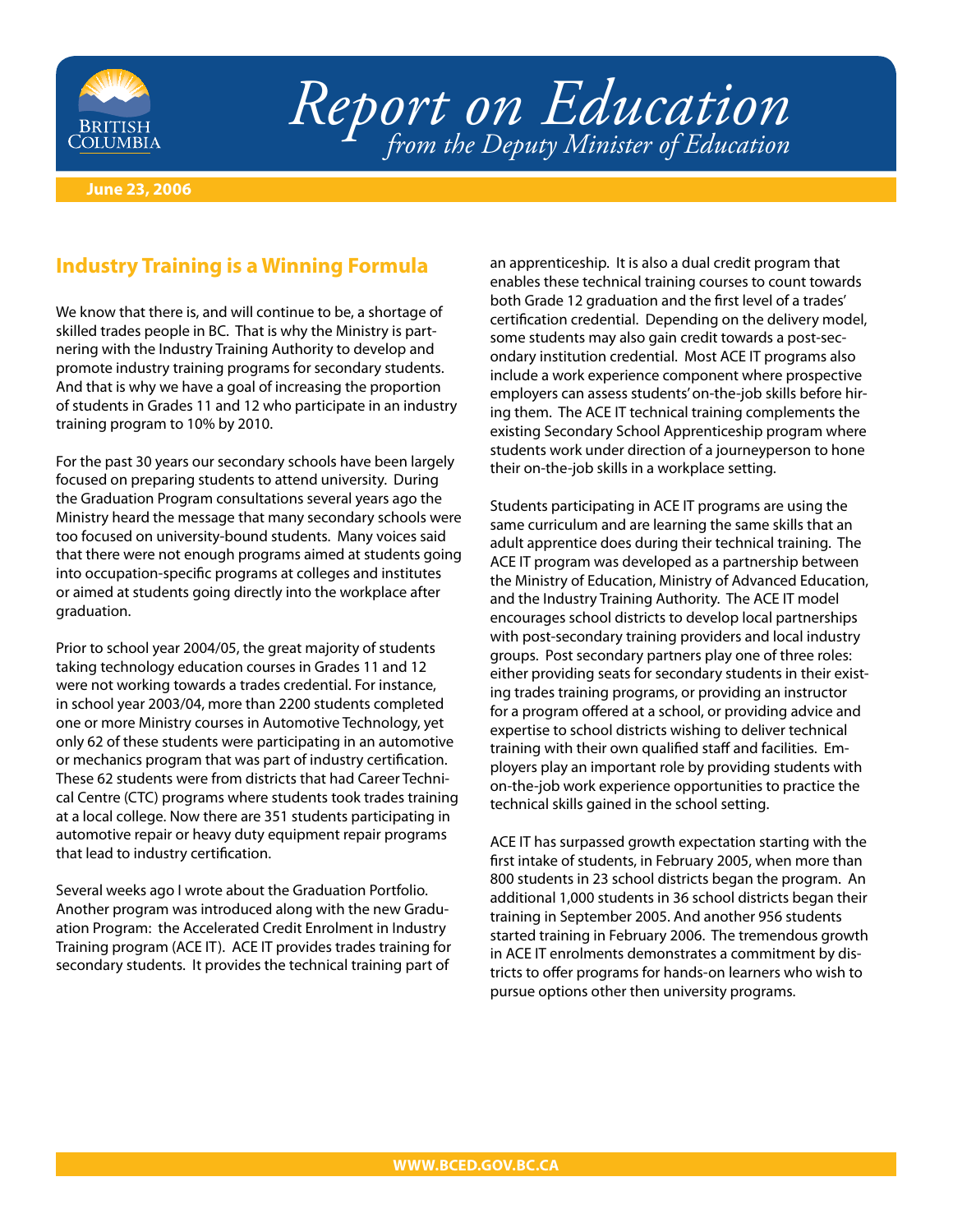There are a growing number of school districts that have made industry training programs a key priority for their secondary students. In the Northeast corner of the province School Districts No. 59 (Peace River South), No. 60 (Peace River North), and No. 81 (Fort Nelson) work as part of a consortium that offers a wide variety of industry training programs in conjunction with Northern Lights College and BCIT. Their programs fit the needs of both their students and their regional economy with training in areas like welding, pipe fitter/steam fitter, heavy duty mechanic, and instrumentation. According to staff at North Peace Secondary School, industry training programs are not only providing students with good jobs, but they have also improved the overall academic culture in the school. Many students in these programs are now taking Applications of Math and Application of Physics so that they can be successful in their technical training courses.

School District 83 (North Okanagan-Shuswap) is currently working with three different colleges to deliver ACE IT programs. They have even partnered with a college outside of their geographical region (Selkirk College) so that they could offer students a Machinist/Millwright trades program this year using school district facilities. The district uses available qualified school staff and facilities as much as possible, but also enrols students in regional colleges for programs that the district cannot offer. In addition to offering ACE IT technical training, the district has a large number of students participating in on-the-job training through Secondary School Apprenticeship.

School districts on southern Vancouver Island provide an interesting example of how the introduction of ACE IT has caused the school districts (SD No. 61 Victoria, SD No. 62 Sooke, SD No. 63 Saanich, SD No. 64 Gulf Islands) and Camosun College to innovate in order to provide industry training for secondary students. All of their ACE IT programs have steering committees which include subject teachers from secondary schools, instructors from the college, and representation from local industry. Some programs are taught at the college, other programs are taught mostly in secondary schools, but include a special session at the college to cover additional or specialized aspects of the curriculum. The college has even agreed to align new programs with start dates that coincide with the K-12 semester system in order to meet the timetable requirements of secondary school students.

The Ministry anticipates that the number of secondary students participating in industry training will continue to grow based on demand from school districts and job opportunities for students.

We know that many students prefer to learn by doing, by working with their hands. In addition, it appears that the ACE IT program is also keeping some students from dropping out of school. In a recent evaluation of the ACE IT program by the Industry Training Authority, the executive summary notes: "An interesting unsolicited response from the students was that 11% said they would have dropped out of school if ACE IT had not been offered." In addition, the report says that parents interviewed saw ACE IT as an excellent opportunity for their sons or daughters to explore non-university options and obtain credit towards a trade certification.

Given the high average age of current skilled trades workers and the projected skills shortages in a number of trades, the provincial economy requires more youth apprentices sooner, rather than later. We hope that all school districts continue to develop training programs that meet the needs of their students and communities, as well as the labour market needs of the province.

The focus on skills training for many students is another way to provide success for all – but attitudes are still slow to change. While many students seek technical skill training, parents and the schools sometimes remain focused on academic learning as the favoured pathway. There is much work remaining to be done in re-orienting the widely held view about the value of technical vocations.